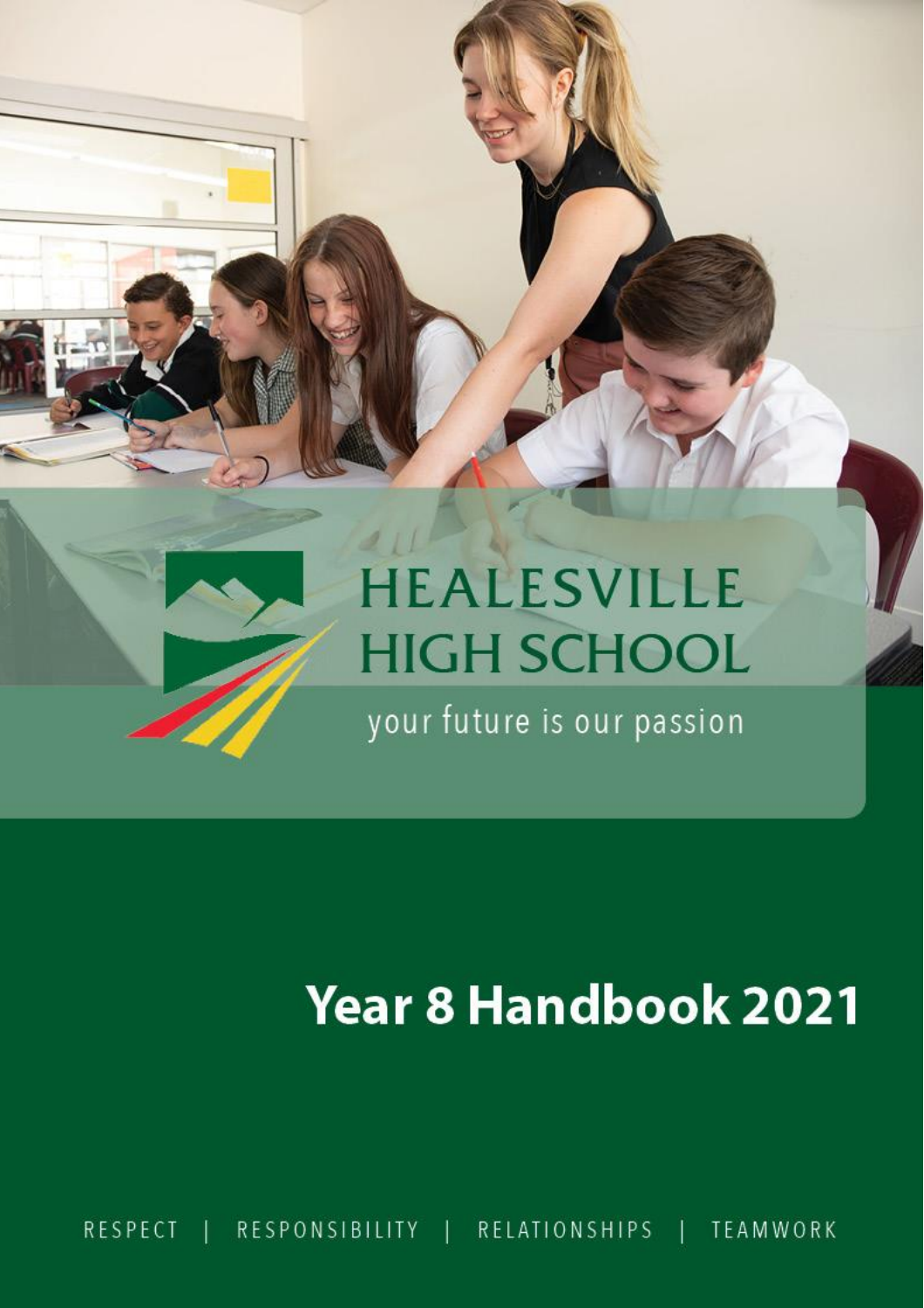# **Contents**

# **Year 8 Subjects**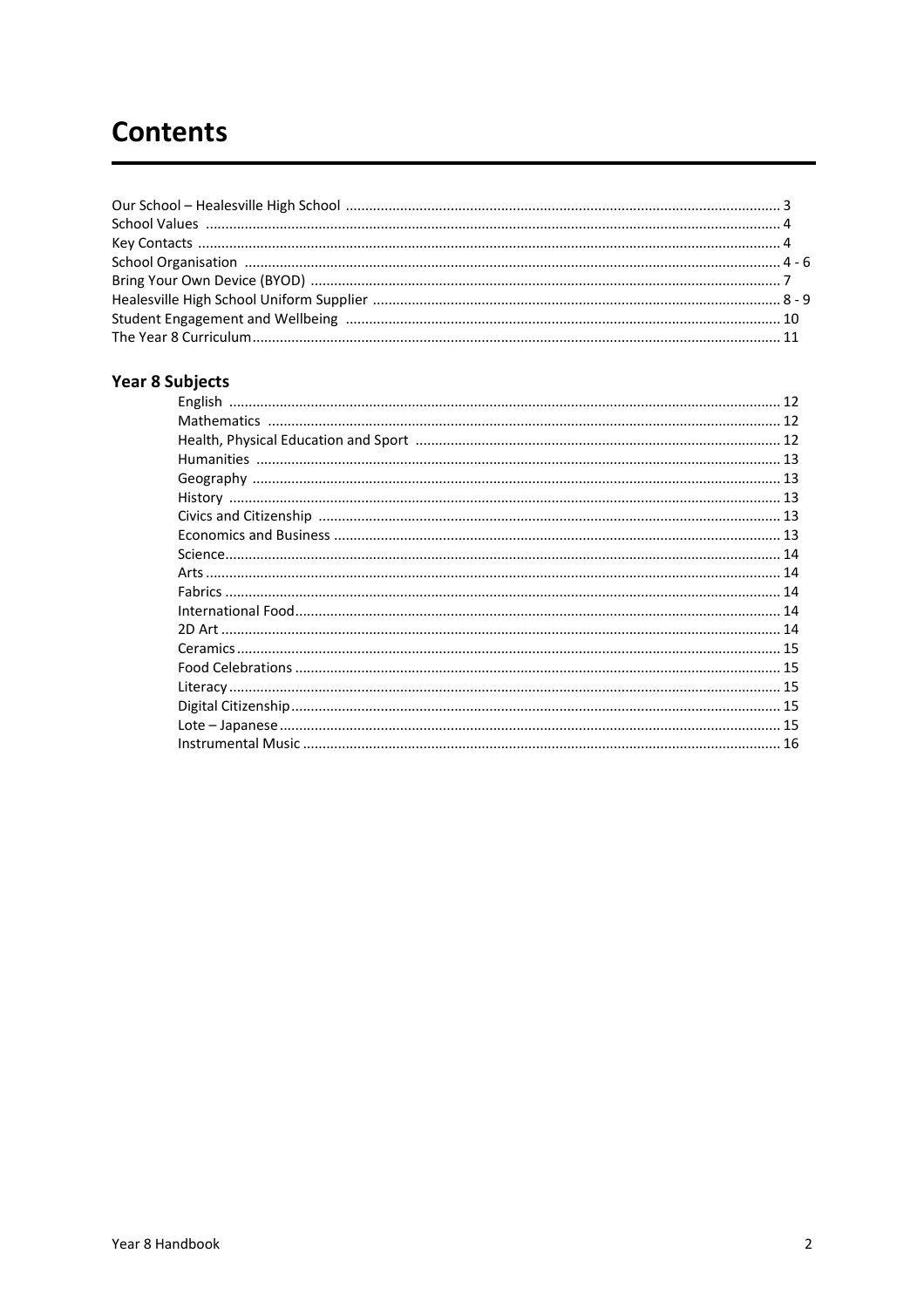# **Our School – Healesville High School**

Healesville High School is a medium sized state secondary school uniquely positioned in the Yarra Valley. Our reasonably small enrolment allows personalised attention and planning of programs for students and allows them to fully develop their talents and abilities in an environment that emphasises co-operation and mutual respect. We provide a broad curriculum and full VCE, VET and VCAL programs. Students benefit from small classes and ample teacher attention - something that certainly helps our students to achieve academic excellence.

At Healesville High we firmly believe that all children can learn and achieve success. Through our school's Strategic Plan, we have developed a curriculum program and teaching strategies which make learning relevant and engaging. Teaching and learning have the highest emphasis at our school with student wellbeing an ongoing priority. We aim to build and develop the school values of Relationships, Respect, Responsibility and Teamwork in our students.

# **Small school, big opportunities**

Our students have access to numerous opportunities, all aimed at enriching their secondary school experience. The school is proud to have outstanding specialist facilities including a state-of-the-art Trade Training Centre and extensive senior school facilities, housed within a specially designated VCE building. Our science and visual arts facilities are extensive, and we are extremely fortunate and proud to have a purpose-built studio arts exhibition space and an examination centre.

Students can compete in sport at school and interschool level and participate in a high-quality Outdoor Education program at Senior School level. Sporting facilities include an indoor heated swimming pool, two basketball stadiums, a gymnasium and weights room. We have a 250-seat performing arts centre and run an annual school production, which for many students, is the highlight of their school year. Under the expert guidance of our Art staff, students can join the 'Art Factory'. This program allows students to explore and develop their artistic pursuits and passions and to exhibit their work. Our Instrumental Music program is exceptional, and we are regarded as having one of the strongest programs in the outer east area.

A key strength of our school is that we really know our students. Our small size enables our staff to personally know all students; their strengths, areas for development and their individual needs. This helps us to create an environment where your child really feels like they belong.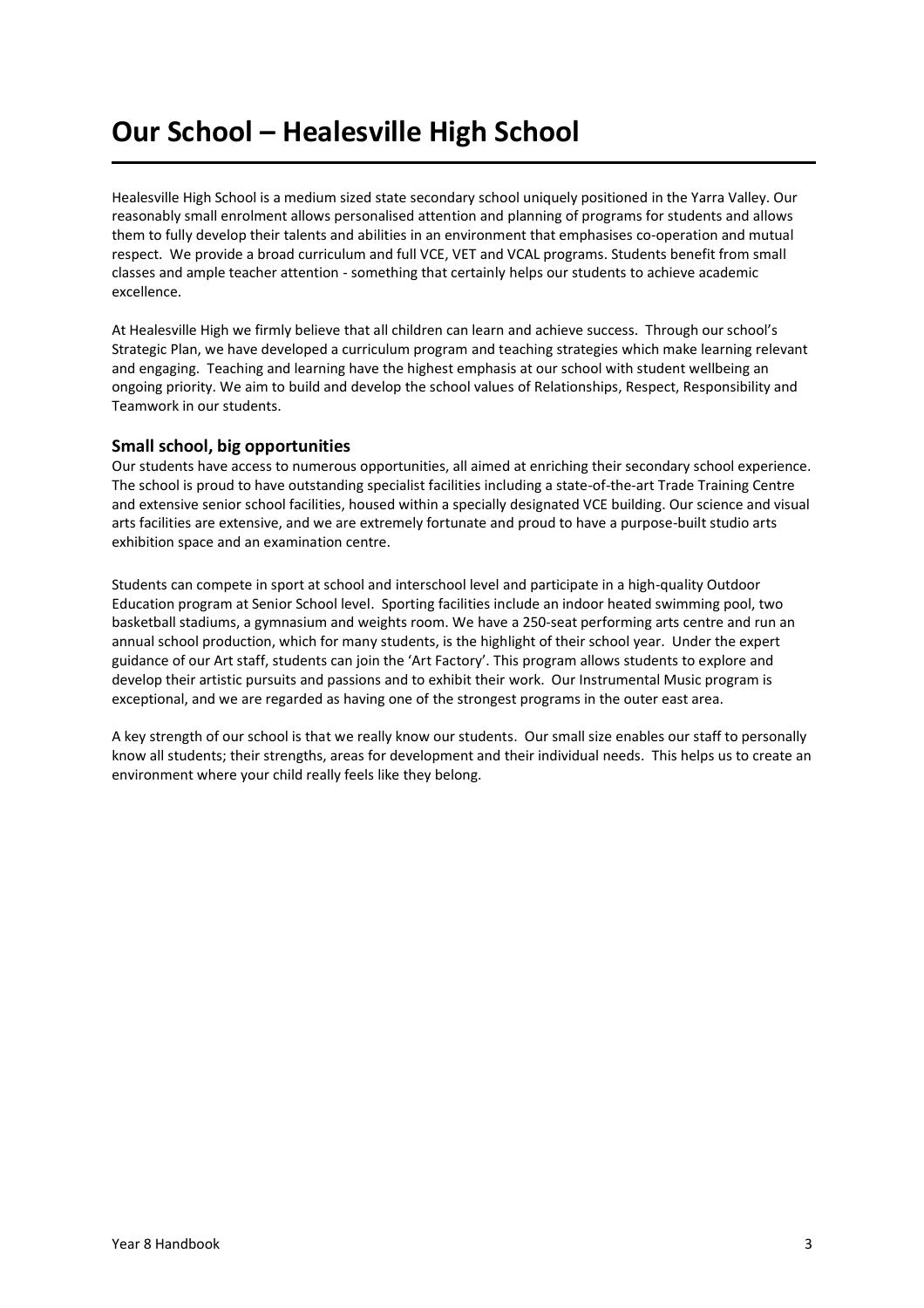# **School Values**

Our school has four key values. We believe that by promoting and teaching these values, our graduates will be able to experience success and make valuable contributions to the wider community.

| <b>Respect</b><br>Care for self, others and the environment<br>$\bullet$<br>Accept and embrace diversity<br>$\bullet$<br>Tolerate different opinions<br>$\bullet$ | <b>Responsibility</b><br>Be accountable for your actions<br>Make a commitment to all that you do<br>$\bullet$<br>Act in a fair and reasonable manner<br>$\bullet$ |
|-------------------------------------------------------------------------------------------------------------------------------------------------------------------|-------------------------------------------------------------------------------------------------------------------------------------------------------------------|
| <b>Relationships</b>                                                                                                                                              | Teamwork                                                                                                                                                          |
|                                                                                                                                                                   |                                                                                                                                                                   |
| Be trustworthy and honest<br>$\bullet$<br>Get along with others<br>٠                                                                                              | Cooperate and share<br>Learn together in a supportive way<br>$\bullet$                                                                                            |

# **Key Contacts**

| Principal                         | Allan Rennick                 |
|-----------------------------------|-------------------------------|
| <b>Assistant Principal</b>        | Laura Mitchell                |
| <b>Head of Junior School</b>      | Scott Fisher                  |
| <b>Year 8 Manager</b>             | Shane Coady                   |
| <b>Head of Senior School</b>      | Gabby Plunkett                |
| <b>Director of Curriculum</b>     | Nicole Schoch                 |
| <b>Careers &amp; VET Managers</b> | Holly O'Brien / Gayle Shelley |
| <b>Student Wellbeing Manager</b>  | Lisa Mathieson                |
|                                   |                               |

# **Domain Leaders**

**Art/Technology** Emma Lumsden **English** Karl Fritzlaff **Health & Physical Education/Sport** Trent Morison **Humanities** Shelley Morley **Mathematics** Erin Benham **Science** Aparna Khanna **Instrumental Music**<br> **Instrumental Music VCAL VCAL VCAL** 

**School Organisation**

# **Bell times**

| Session 1               | $8:50$ am - 9:40am                |  |
|-------------------------|-----------------------------------|--|
| Session 2               | $9:40$ am - 10:30am               |  |
| Recess                  | $10:30$ am $-11:00$ am            |  |
| Session 3               | $11:00$ am - 11:50am              |  |
| Session 4               | $11:50am - 12:40pm$               |  |
| Lunch                   | $12:40$ pm $- 1:35$ pm            |  |
| Session 5               | $1:35 \text{pm} - 2:25 \text{pm}$ |  |
| Session 6               | $2:25$ pm $-3:15$ pm              |  |
| Buses leave from 3:25pm |                                   |  |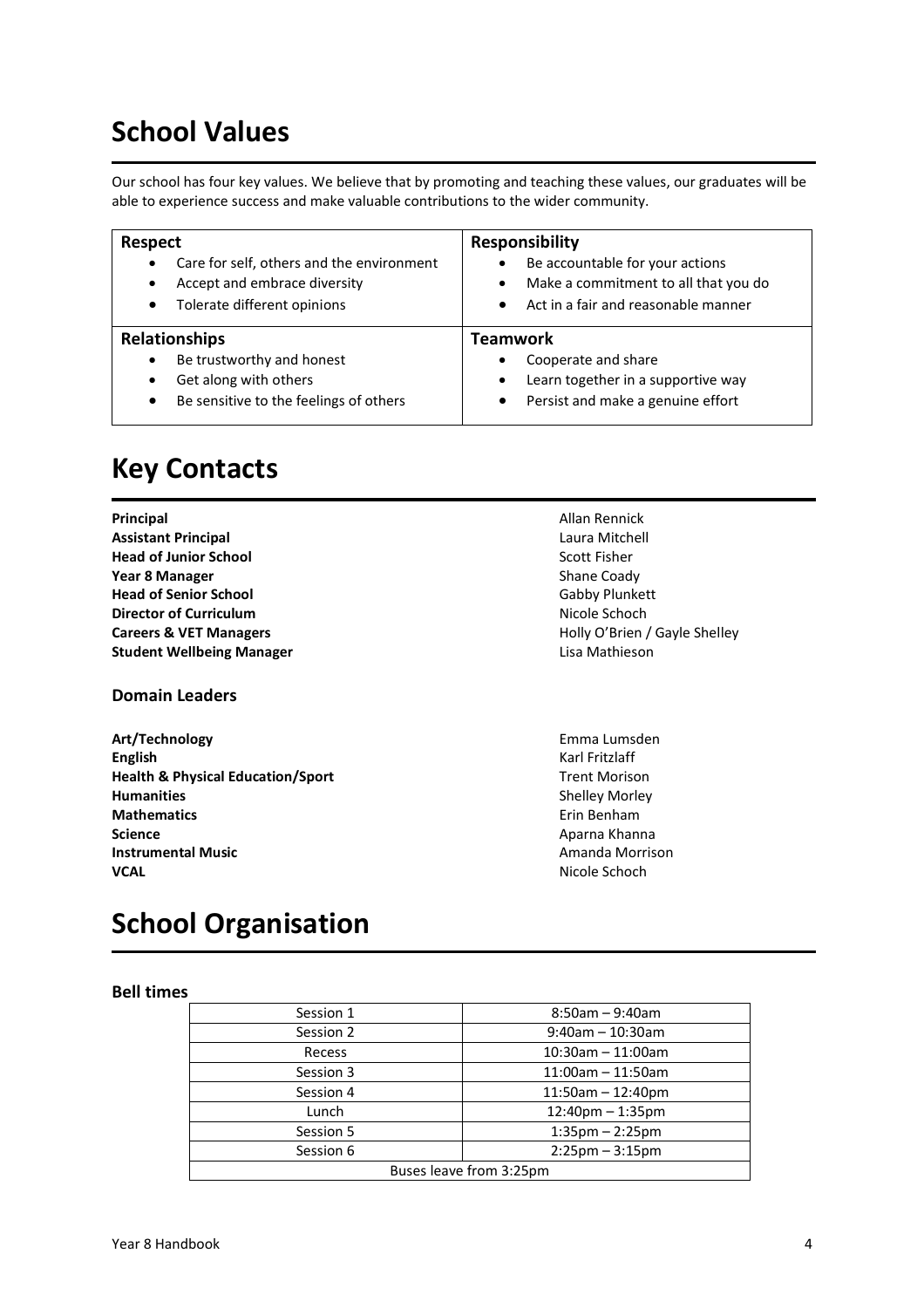# **Attendance**

Attendance at all classes is compulsory. Regular punctual attendance at school helps social adjustments as well as academic development. Parents are encouraged to contact the school over matters of concern including notification of student absence and any required appointments with staff. If a student is to be absent for an extended period due to illness or family reasons, the school would appreciate a phone call to inform us of the situation. The Year 8 Manager can arrange for work to be sent home if necessary.

# **Arriving late**

Students who arrive after 8:50am must report to the general office to obtain a late pass to present to the class teacher and it will be recorded on the attendance roll. A note or phone call should be provided to avoid a lunch time detention.

# **General Office**

The General Office is open Monday to Friday from 8.15am to 4.30pm. After hours the school's answering machine is available for messages to be left. Students pay monies and return permission forms for school activities to the General Office.

# **Compass School Manager**

The school uses Compass online management system to streamline many school operations including attendance, communication, event management and reporting.

### **Buses**

Students living greater than 4.8km from the school are provided free school bus travel and routes and schedules are given upon enrolment at the school for students. However, students intending on travelling on the public bus will be expected to pay using a Myki.

### **Homework**

In general, Year 8 students should expect to spend 3-5 hours per week completing class work, set homework or study.

### **Textbooks and Stationery**

Students are required to purchase the required materials listed for each subject. Textbook/stationery lists and order forms were included in the enrolment packs for each student and may be placed through the school supplier Lilydale Books, 1/25-27 Hightech Place, Lilydale.

### **Curriculum Materials and Service Charges**

The School Council sets the Curriculum Material and Services Charge. Families who experience financial difficulty can discuss payment options with the Principal.

### **Reports**

Students will be assessed against the Victorian Curriculum and will receive ongoing reporting and feedback throughout the year. An Interim Report is issued at the end of terms 1 and 3 and consists of a progress report on each student's application to their studies, behaviour and attitude. At the end of each semester, students will receive a detailed report on each subject indicating the student's standard of achievement in Common Assessment Tasks, commitment to learning and their level of personal and social behaviours. Student reports can be accessed by parents via Compass.

### **Newsletter – 'Connections'**

The school newsletter 'Healesville Happenings' is issued fortnightly and contains news of events, developments and achievements at the school. Parents can receive this either by email or via the school website. It is hoped that all parents take the time to read this. Students and parents are also encouraged to access school information through our Facebook page.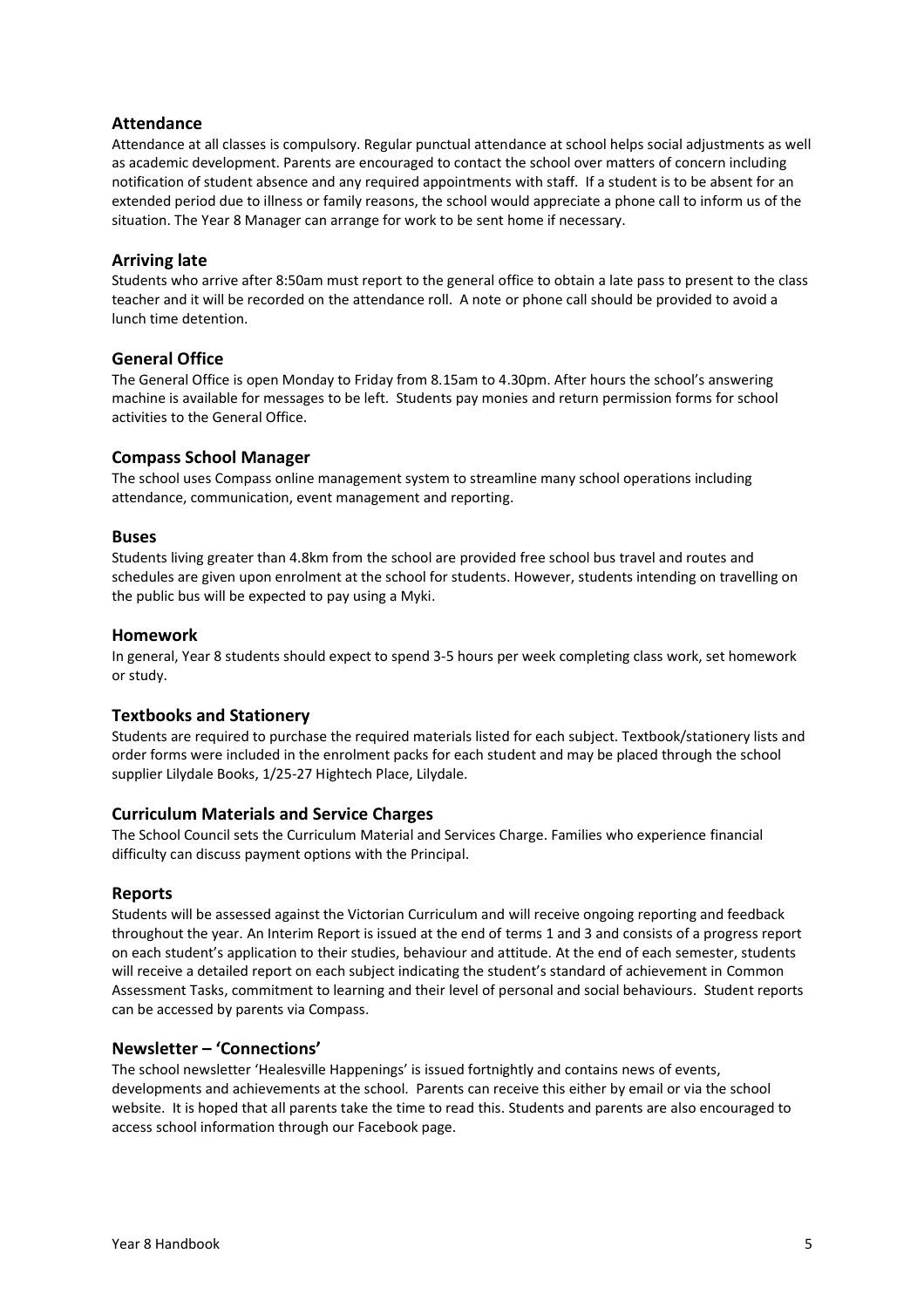# **Cafeteria**

The school's indoor cafeteria is open before school, at recess and lunchtime. Every Wednesday morning some breakfast is provided for students by a volunteer breakfast program which is co-ordinated by our Student Wellbeing team.

# **Library**

The Library Resource Centre is open from 8.30am to 4.00pm including recess and lunchtime. It contains study areas, computer facilities and recreational reading areas. Students have ready access to a vast array of resources including a comprehensive research and reference collection, a regularly updated selection of novels, magazines and audio-visual material.

# **Indoor Heated Pool (Jack Hort Memorial Pool)**

Students have free access to a 25m indoor heated pool at lunchtime. This facility is located on the school grounds and is also used in some Physical Education, Outdoor Education and Sport and Recreation classes.

# **Student Services - Student Wellbeing Centre**

This centre is led by the Student Wellbeing Manager and provides a variety of services to support students throughout their schooling. Professionals in this area include an Educational Psychologist (learning assessments), Psychologists, Social worker and an Adolescent Health Nurse.

# **Doctors in Schools**

Healesville High School is a 'Doctors in Schools' partnership school. We have a fully equipped doctor's clinic and Health Nurse on site and students have access to this facility on Tuesdays. See Lisa Mathieson to make an appointment.

# **Houses**

Students are placed in a House when they enrolment at the school.

# **Dennis** - Red **Yarra** - Yellow **Riddell** - Green **Maroondah** - Blue

Student performances in whole school sport events such as Swimming, Cross Country and Athletics contribute points towards their house score, with a perpetual trophy presented to the winning house at each carnival.

# **Maths Help**

Students from Years 7-12 may attend these sessions if they require assistance with homework, assignments or general numeracy curriculum support. Maths Help sessions run on Tuesday afternoons from 3:20pm-4:20pm.

# **Sport**

Our intraschool sports program includes the annual Swimming and Athletics Carnivals, as well as the School Cross-Country event. Students wanting to represent the school in interschool sports, through School Sport Victoria (SSV), can do so in athletics, swimming, cross-country, cricket, volleyball, tennis, baseball, badminton, softball, table tennis, netball, AFL football, soccer, hockey and basketball.

# **Camps**

There will be an annual year level camp in Term 4. Further information will be provided in 2021.

# **Student Leadership**

Two students from each year level are selected at the start of each year to participate in our Student Voice group to represent their peers. Meeting on a fortnightly basis throughout the year, this group discusses school issues, fundraising activities and school events.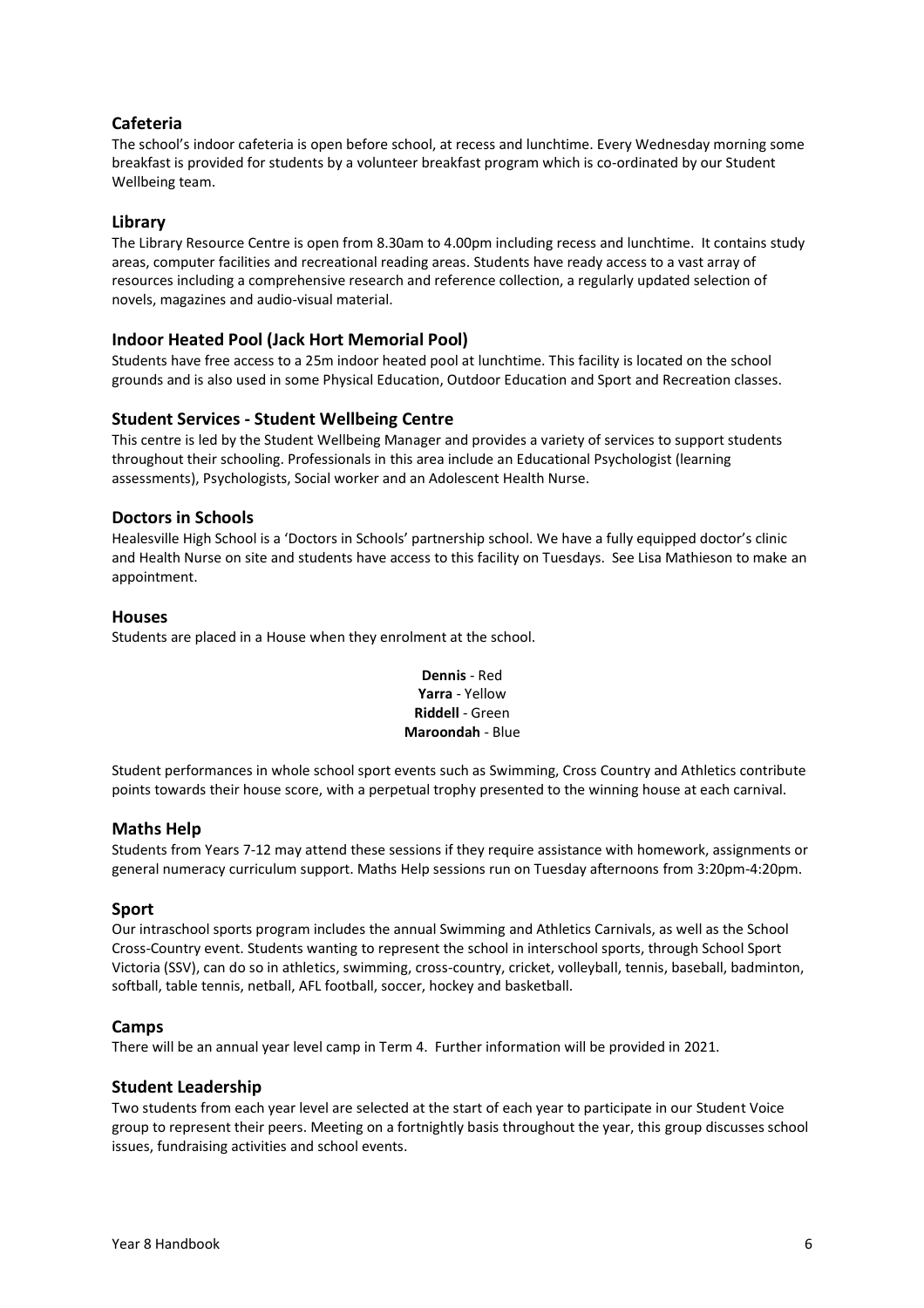# **Bring Your Own Device (BYOD)**

Healesville High School have moved to a Bring Your Own Device model for computer access at the school and have partnered with Department of Education and Training preferred suppliers of IT equipment. These companies include JB Hi-Fi Education Solutions, Learning with Technologies and eduNET.

# **Free Wireless**

All students will have the ability to connect to the wireless network and we will help students connect to our servers / printers and other services. We will have all computers connected to our wireless network, printers, and services within the first two of weeks of term one.

# **Free Software**

All students will have access to Free Microsoft Office and access to all the educational software available through a username and password that we will give to the students in an in-service to be ran in January 2021 or anytime throughout the year. You will find more information about this on our website. Some of the software titles include; Adobe, Wolfram and Freeware.

# **In case you get stuck!**

There are links to each of the school providers on the Healesville High School website. [www.healesvillehs.vic.edu.au](http://www.healesvillehs.vic.edu.au/) under the Enrolment – BYOD.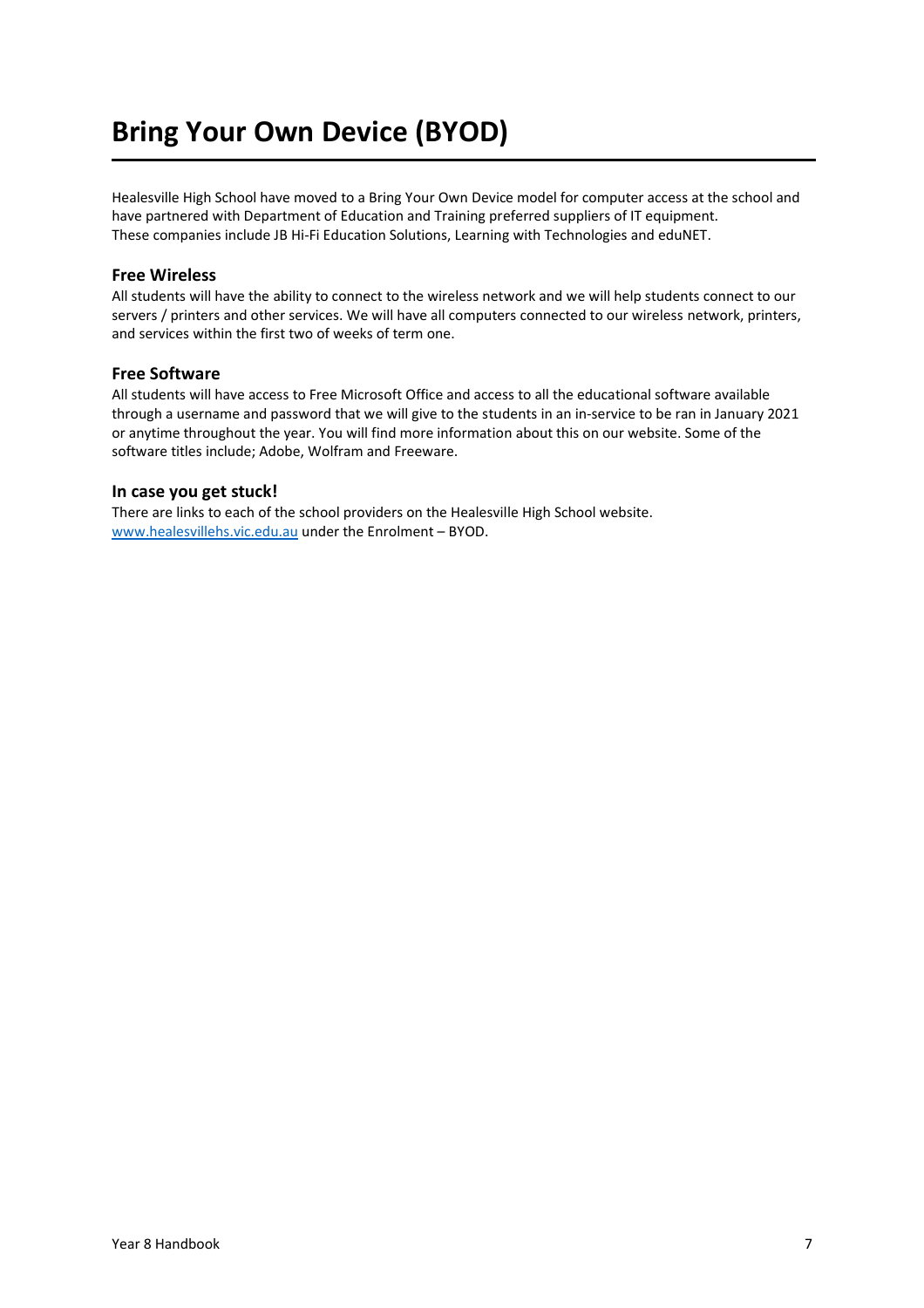# **Healesville High School Uniform Supplier**



Unit 8A, 51 Lusher Road, Croydon VIC 3136 Phone: (03) 9768 0336

# **REGULAR TRADING HOURS\***

Tue to Fri: 9:00am - 5:00pm Sat: 10:00am - 1:00pm

# **EXTENDED TRADING HOURS\*\*** 18/11/2019 to 7/03/2020

Mon to Fri: 9:00am - 5:00pm Sat: 9:00am - 1:00pm



# **Uniform Requirements**

All students are required to wear full school uniform every day, during official school events and excursions unless otherwise instructed. The co-operation of parents/guardians is expected in delivering a high standard of appearance for our students. Parents having financial or other difficulties meeting these guidelines are asked to contact the school.

# **Uniform items that may be purchased from our uniform supplier (psw.com.au/schools)**

- HHS approved grey school pants or shorts
- White school shirt with school logo (short or long sleeved)
- Black windcheater
- School rugby jumper
- Black soft-shell polyester jacket with school logo
- School check dress (summer)
- Green tartan skirt (winter)
- (All skirts and dresses must be of an appropriate length, not shorter than 12cm above the knee)
- School backpack with school logo (optional)
- Bucket style hat with school logo (optional)

# **Other items to be purchased**

- Plain black fully enclosed low-heeled **leather shoes** or **leather T-Bar** shoes
- Plain white or black socks
- No pants to be worn underneath skirt and no tights with dress
- HHS ties are optional
- Plain white long /short-sleeved t-shirt or skivvy may be worn under the school shirt in winter, providing it is not visible
- Plain black or bottle green scarves may be worn during winter
- Thin black or bottle green headbands may be worn
- Black blazer with school logo can be ordered (optional)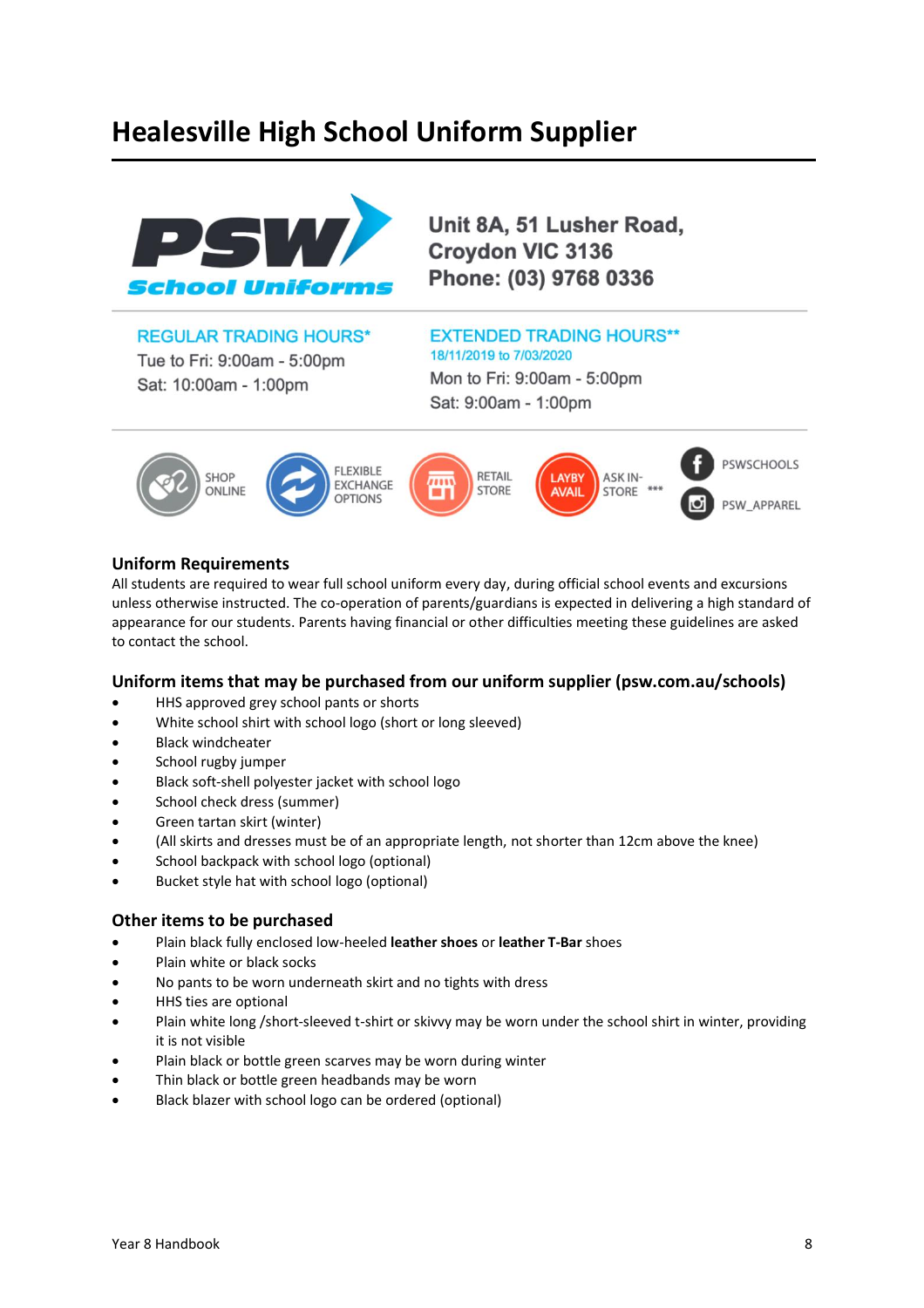# **Clarifications**

- Non-school jackets are NOT to be worn at school
- Hooded jumpers are NOT to be worn at school
- Canvas and slip-on black shoes are NOT to be worn. No white on black school shoes
- Beanies are NOT to be worn at school. Sunhats are encouraged for outside in summer

# **Sport / physical education uniform requirements**

It is compulsory for all students to wear the following uniform items for all sport and physical education classes and also when participating in interschool level sports.

- HHS grey sports polo t-shirt
- HHS black shorts or plain black tracksuit pants
- **Runners**
- Hat during terms 1 & 4. (As part of the SunSmart policy students are required to wear a hat when participating in an outdoor activity for sport or physical education classes. A wide brimmed hat is preferable, but School Council has deemed a cap acceptable. Suitable hats are available from the uniform supplier)
- Students who have sport or physical education classes in period 6 are allowed to go home in their sport uniform. This includes the HHS black shorts or plain black tracksuit pants. Only students who attend these classes in full sport uniform will be allowed to go home without changing

# **Dress Code requirements for non-uniform days**

When students are permitted to be out of uniform, their clothes should be appropriate to wear to school and be as close to uniform items as possible (plain, neat and casual).

# The following **must not be worn at school at any time:**

- Thongs or unsafe shoes (includes slippers and Ugg Boots)
- Singlet/midriff tops (shoulders/stomach must be covered; sleeves and a collar are encouraged)
- Inappropriate length shorts, skirts or dresses
- Items with offensive or inappropriate language/pictures. Ripped or torn clothes.
- Excessive jewellery. Piercings must be covered in practical classes to comply with safety regulations.

# **Summary of action when students do not adhere to Uniform or Dress Code**

- 1. In exceptional circumstances, when a student is unable to wear correct school uniform, they are required to bring a note from their parent/guardian giving a valid reason for non-compliance. This note should be given to their Year Level Manager or Period One teacher. They will be given a pass to cover them.
- 2. Students out of uniform without a valid note will be given a pass, however, they will also be given a lunchtime detention.
- 3. Repeat offences will be followed up by the relevant Year Level Manager and the student will be given an after-school detention. Parents will be informed of repeat non-compliance.
- 4. If a student does not comply with the Uniform Dress Code or meet Health and Safety Guidelines, parents may be contacted, and the student may be excluded from an activity.

# **Lost uniform items**

Please make sure all school clothing is clearly labelled with your student's name. This will assist in the return of lost items.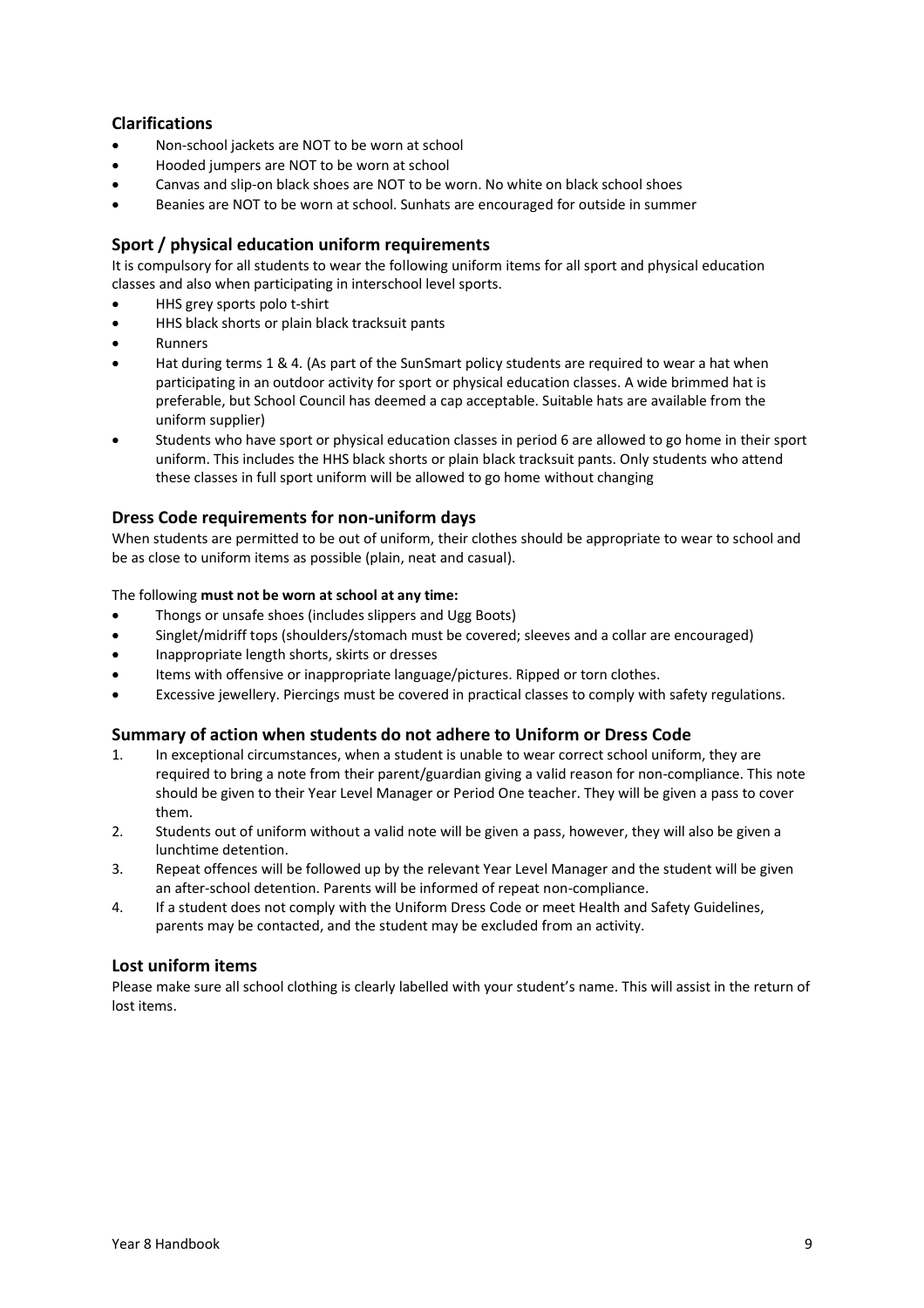# **Student Engagement and Wellbeing**

All members of the school community have the right to work in a safe and respectful learning environment free from intimidation, bullying and harassment and where positive relationships are fostered and encouraged. When behaviours that do not support our positive school culture occur, the school works towards restoring relationships and appropriate consequences are negotiated using the principles of Restorative Practice.

The Student Wellbeing Manager is available to all students, parents and teachers for support and advice in behavioural, social and learning problems. This person liaises with staff from all areas of the school, Counsellors and Youth Workers and outside agencies where necessary to assist student wellbeing.

The school's Health Educator (school nurse) assists with individual health counselling, health promotion and health education classes.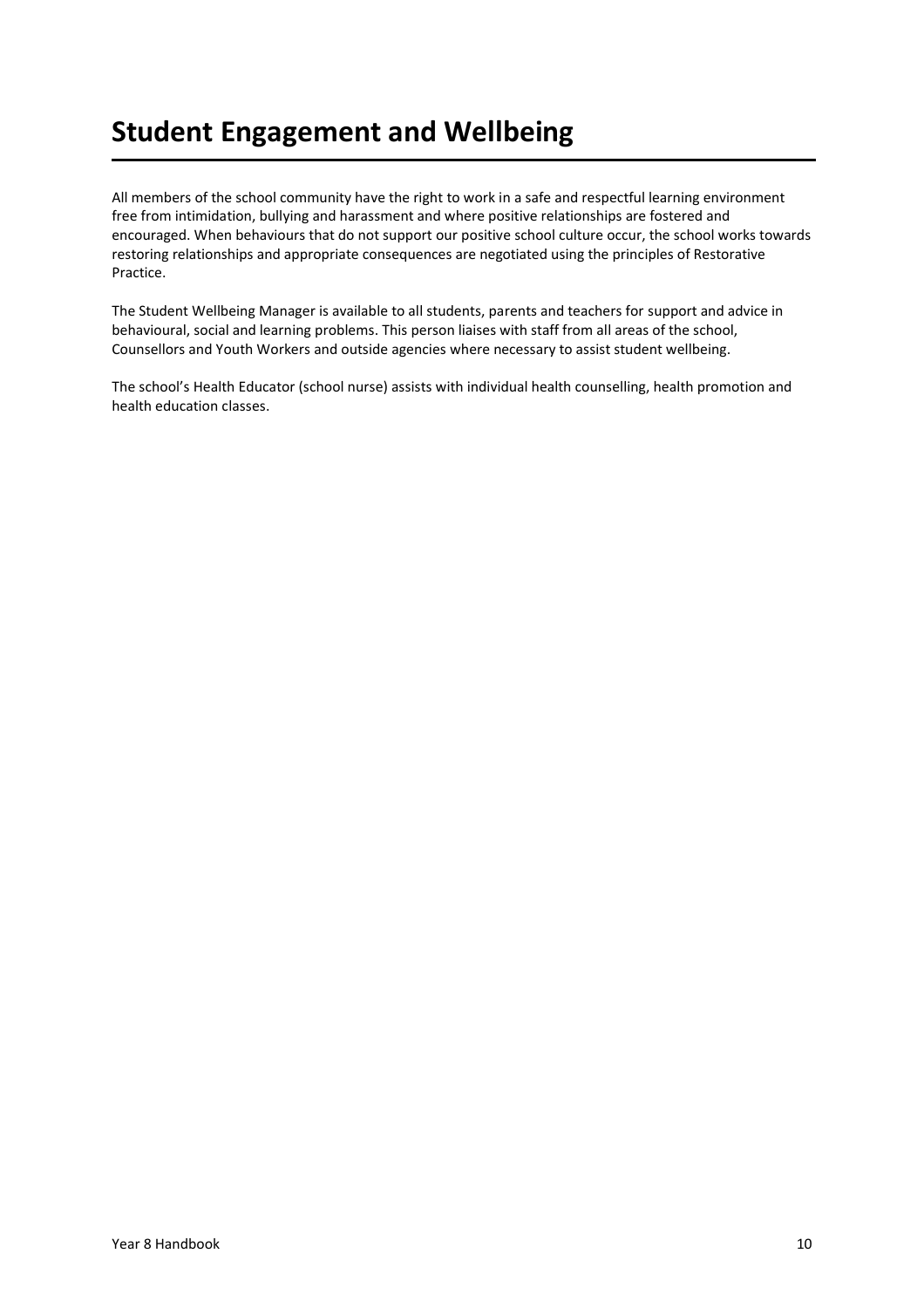# **The Year 8 Curriculum**

The Year 8 Curriculum is comprised of subjects from the domains of English, Mathematics, Science, Humanities, Health and Physical Education, Technology and The Arts. Subjects are divided into *Core* and *Elective* based subjects.

Students in Year 8 will study seven subjects per semester.

Each student's program of study will include:

|                       | English                                   | (5 periods/week)                |
|-----------------------|-------------------------------------------|---------------------------------|
| $\triangleright$      | <b>Mathematics</b>                        | (5 periods/week)                |
|                       | Science                                   | (4 periods/week)                |
| ➤                     | PE/Health                                 | (5 periods/week)                |
| $\blacktriangleright$ | Sport                                     | (2 periods/week)                |
|                       | History                                   | (one semester – 4 periods/week) |
|                       | Geography                                 | (one term – 4 periods/week)     |
| $\blacktriangleright$ | Economics & Business/Civics & Citizenship | (one term - 4 periods/week)     |

In their first elective block, students will need to select from Group A or Group B

### **Group A: LOTE – Japanese (full year – 3 periods per week)**

**OR**

#### **Group B: Literacy (1 semester- 3 periods per week) and Digital Technology (1 semester- 3 periods per week)**

In their second elective block, students will need to select one subject from the Semester 1 list, and one

subject from the Semester 2 list.

#### **Semester 1: ·Fabrics ·International Food ·Art**

**AND**

#### **Semester 2: ·Ceramics ·Food Celebration ·2D Art**

\*Instrumental Music is an extra-curricular program. Students are released from regular classes for one lesson per week on a rotational basis.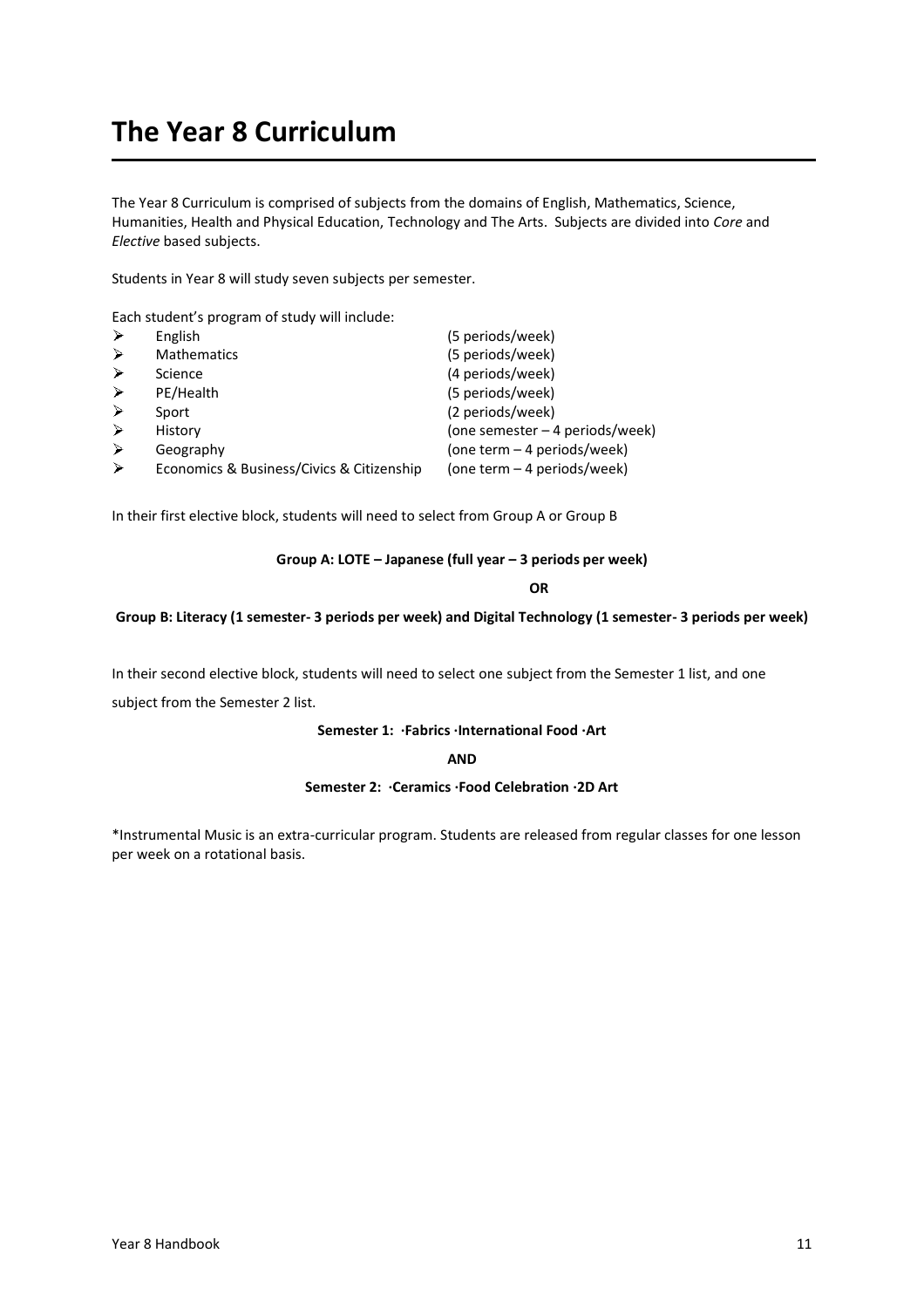# **Year 8 Subjects**

# **English**

Students develop their English skills in a variety of formats such as: short stories, poetry, novels, documentaries, media and film. They build their awareness of the short story format and study literary strategies to write analytical text response essays. Students use ICT skills and thinking tools to research ideas for a piece of expository writing. Students will have many opportunities to share their beliefs and values and develop their understanding of differing perspectives on an issue.

**Assessment:** Based on student participation in class activities, oral presentations, language analysis and various writing pieces. Submission of all set work and the examination must be to a satisfactory standard.

# **Mathematics**

Students will cover a range of topics including Algebra, Statistics and Probability, Linear Equations and Linear Graphs, Measurement, Geometry, Integers, Indices and Percentages. They will further their understanding of the application of Mathematics in life, society and work. At the end of this unit students should be able to work both co-operatively and independently on simple and complex mathematical tasks. They should also organise and maintain a neat record of class activities and confidently use technology to enhance their learning. Knowledge of times tables is crucial, so regular practice is recommended.

**Assessment:** A range of tasks will be used to assess a level of competence against the Victorian Curriculum dimensions for each unit. These include class activities, exercises, projects, problem solving, tests, examinations and homework sheets.

# **Health, Physical Education and Sport**

Students develop specialised movement skills and understanding in a range of physical activity settings. They engage in strategic thinking and tactical knowledge to improve performance in competitive settings. Feedback will be utilised via video technology and direct observation to improve body control and co-ordination in both open and closed environments.

In Health, students will study mental health and wellbeing, food and nutrition, sexual health, and drug issues.

In Sport, students will participate in 2-3 sports each term that correlate with the interschool sport program.

**Assessment:** Students will be required to complete a number of small research-based investigations as well as a major project, which will incorporate a detailed analysis and examination of a chosen area of focus. In practical classes, students will be assessed on their level of skill, teamwork and participation.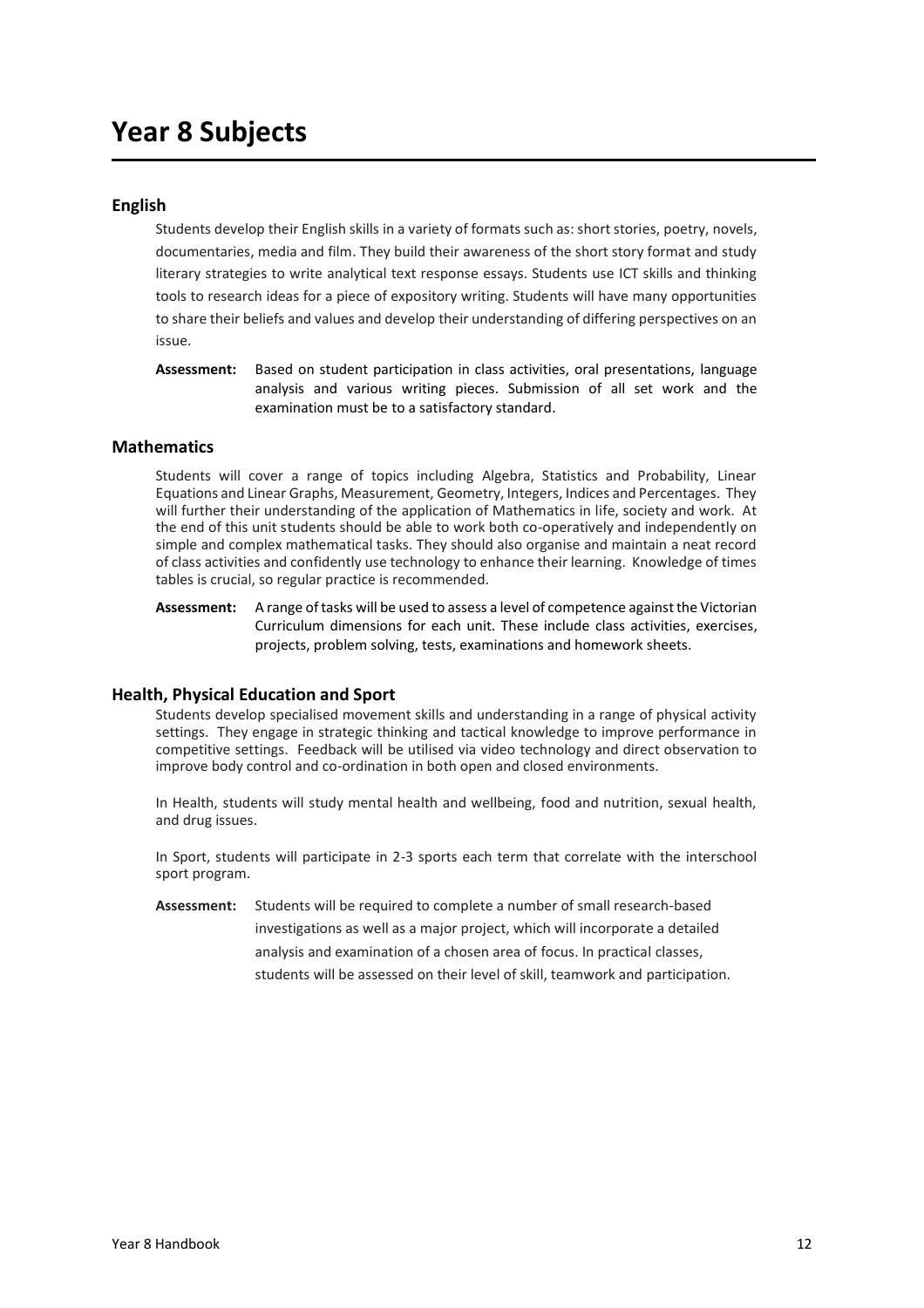# **Humanities**

Humanities will be separated into the four areas:

- 1. Geography
- 2. History
- 3. Civics and Citizenship
- 4. Economics and Business.

**Assessment:** This is based on participation in class activities with a folio of work, research investigations, tests, projects and an examination.

#### **Geography (one term)**

The Geography curriculum presents a structured way of exploring, analysing and understanding the characteristics of the places that make up our world, using the concepts of place, space, environment, interconnection, sustainability, scale and change. Students select and represent data and information in a range of appropriate forms including maps at different scales that conform to cartographic conventions. They will analyse maps and other geographical data and information, and use geographical terminology, to develop identifications, descriptions, explanations and conclusions. Digital and spatial technologies are utilised to represent and analyse data and information. Civics and Citizenship / Economics and Business

#### **History (one semester)**

Students sequence events and developments within a chronological framework with reference to periods of time in history. They locate and select historical sources and identify their origin, content features and purpose, explaining the historical context of these sources. Students analyse the different perspectives of people in the past using sources and explain different historical interpretations and contested debates about the past. Students construct an explanation using sources of evidence to support the analysis. In developing these texts, and organising and presenting their findings, they use historical terms and concepts, evidence identified in sources, and acknowledge their sources of information.

#### **Civics and Citizenship / Economics and Business (one term)**

#### *Civics and Citizenship*

Students describe key features of government under the Australian Constitution, including the separation of powers, the Executive, the role of the Houses of Parliament, and the division of powers. There will be discussion around the freedoms that enable active participation in Australia's democracy within the bounds of law, including freedom of speech, association, assembly, religion and movement. Students investigate the process of constitutional change through a referendum and learn how Australia's legal system aims to provide justice, including through the rule of law, presumption of innocence, burden of proof, right to a fair trial and right to legal representation. Comparisons will be made on how laws are made in Australia, including through parliaments (statutory law) and courts (common law), different types of laws, including executive law (delegated law), criminal law, civil law and the place of Aboriginal and Torres Strait Islander customary law.

#### *Economics and Business*

Students investigate the rights and responsibilities of consumers and businesses in terms of financial and economic decision making. They will identify the reasons why and the ways in which individuals and businesses set, prioritise and plan to achieve financial and organisational goals and explore and observe the characteristics of entrepreneurs and successful businesses. Students study the role of enterprising behaviours and capabilities in the work environment and explore how individuals and businesses can use them. Relationships and trends will be identified, and students will generate a range of alternatives for an economic or business issue or event, evaluating the potential costs and benefits of each alternative and the consequences of proposed actions.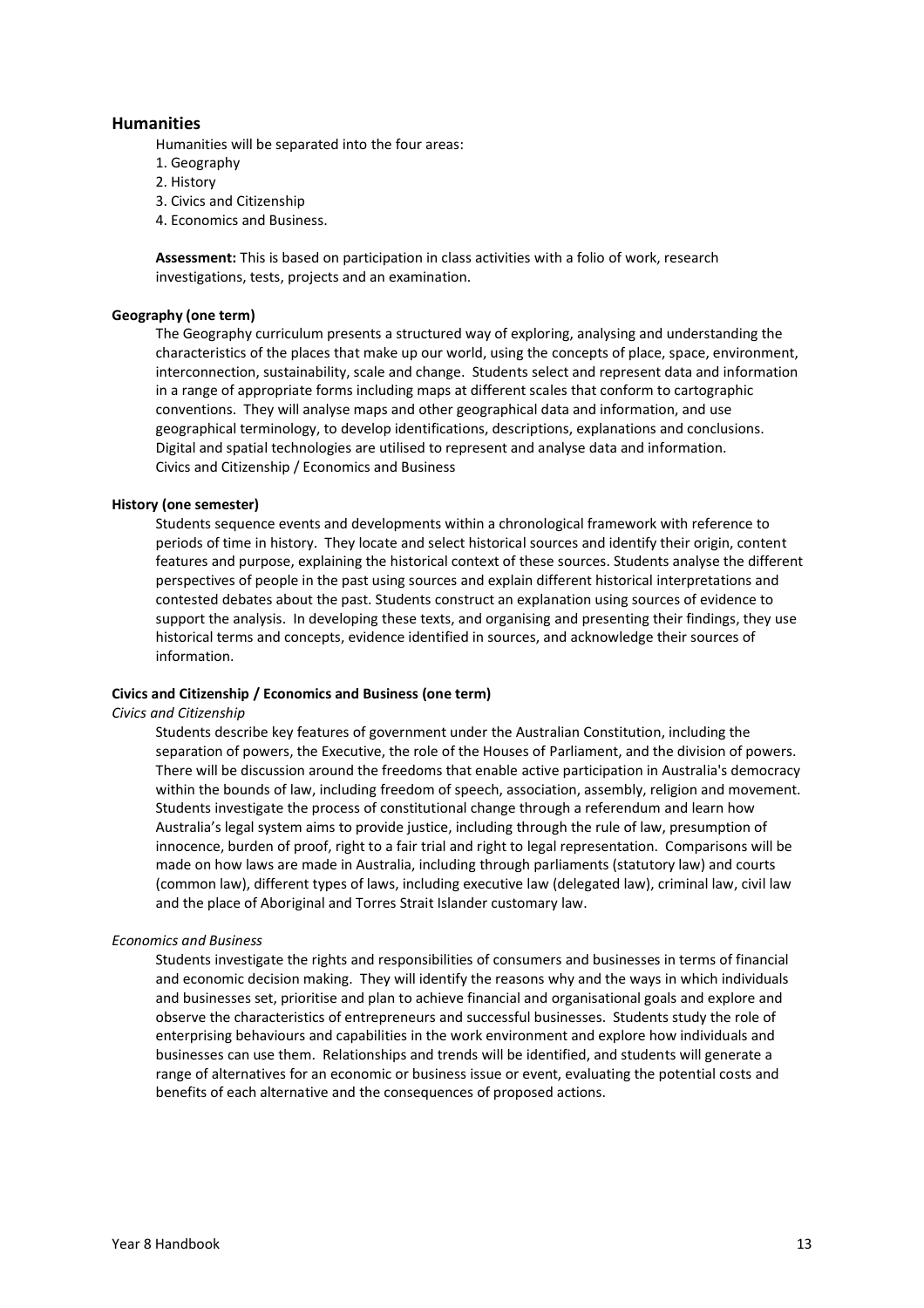### **Science**

Students develop important experimental skills by following procedures and safely performing experiments in the Science laboratories. Students will explore Physical and Chemical changes by investigating the effects of physical change. The study of elements in the Periodic Table will be introduced, in addition to Body Systems, including reproductive systems of organisms. Students explore minerals and ores to understand the importance of these resources.

**Assessment:** Students will be assessed on set tasks such as research assignments, practical reports, tests and an examination at the end of each semester. Students are expected to maintain an organised record of class work in the form of a workbook and an activity folio.

#### **Art**

In Art, students extend their understanding of colour use with an abstract view of landscape work. Through group and solo work, they will be introduced to printmaking, murals and mixed media. A fundamental look at Australian approaches to art help students to understand art's place in their world.

**Assessment:** Students will be assessed against a range of work including their original artistic works, visual diary, focused investigations, and their final personal project and presentation.

### **Fabrics**

This subject will further develop the skills students developed in Year 7, with more of a focus on the use of the sewing machine. Students will be given the opportunity to design and create their own garments.

**Assessment:** Students will be assessed according to their ability to implement an effective design process and the quality of the garments they produce.

### **International Food**

Students learn how to effectively maintain a safe and hygienic working environment and develop strategies to implement effective planning and time management skills. Students will be introduced to key ingredients and processes used throughout cookery to produce a range of menu items using a variety of food preparation methods. This unit will have a focus on planning and creating dishes that represent a range of international cuisines.

**Assessment:** Based on the planning, preparation and evaluation of production work using a specific design brief, as well as the completion of written work in class, homework tasks and tests.

#### **2D Art**

2D Art will run in Semester 2 and is an extension of Semester 1 Art. Students will further develop their ability to create work according to the design process. Students will work independently and in small groups to design, plan and create various pieces of art. Students can take this subject without doing Art in Semester 1 and they can also take this subject in addition to Semester 1 Art.

**Assessment:** Students will be assessed against a range of work including their original artistic works, visual diary, focused investigations, and their final personal project and presentation.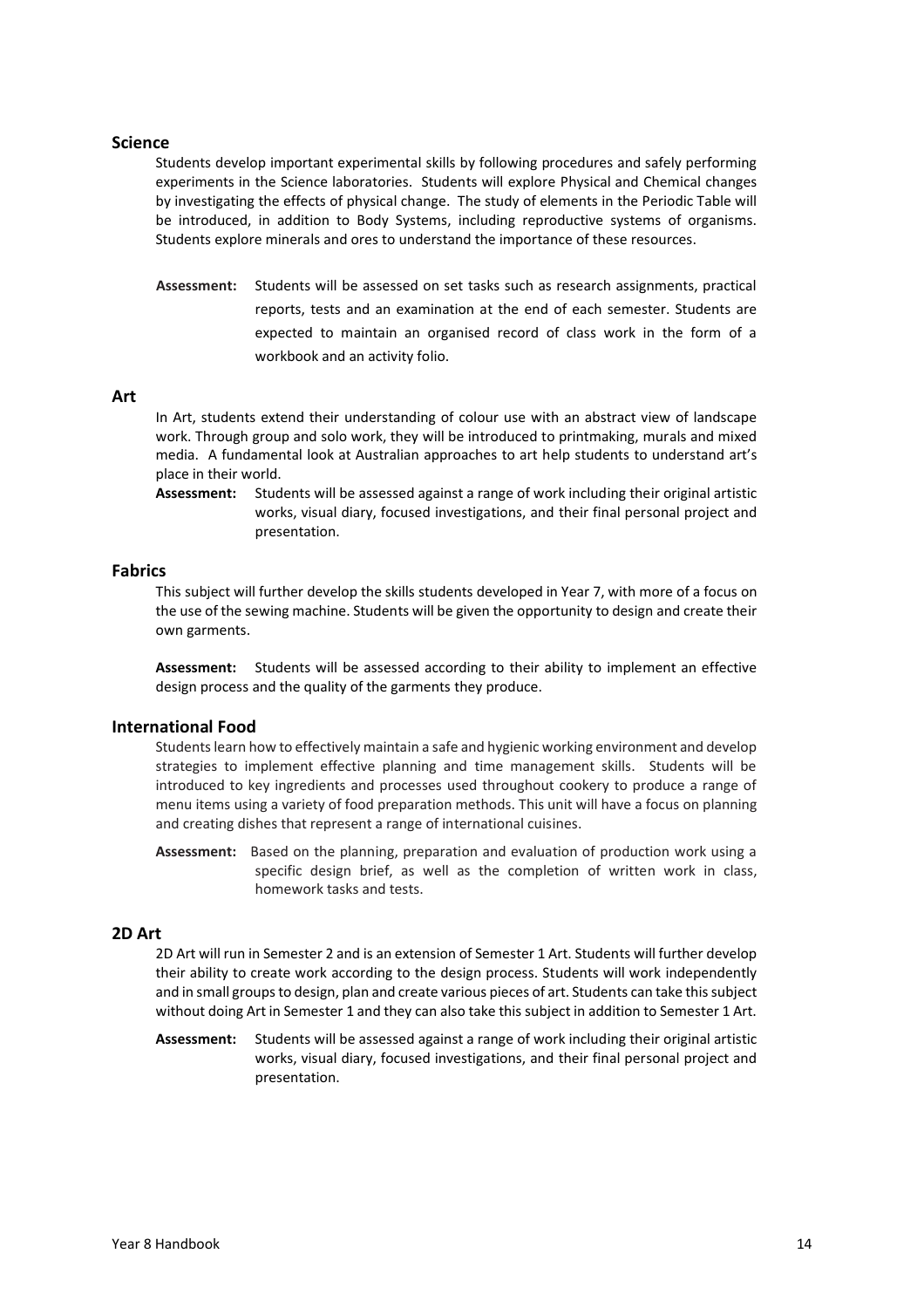# **Ceramics**

In Ceramics, students will complete units of clay work in both design and creation. This will involve slab-building and pinch-pot construction; both glazed and fired separately to a finished product.

**Assessment:** Students will be assessed against a range of work including their original artistic works, visual diary, focused investigations, and their final personal project and presentation.

### **Food Celebrations**

This subject will look at the ways that food is a central part of Australian celebrations. Students will design and create menus that fit a range of celebratory events. For example; a birthday party, a Christmas lunch or an event opening.

**Assessment:** Based on the planning, preparation and evaluation of production work using a specific design brief, as well as the completion of written work in class, homework tasks and tests.

### **Literacy**

Students develop literacy strategies through explicit teaching and the completion of work tasks. Students will focus on a specific project that aims to improve their ability to express their ideas. Students will be given choice over their project. The workshop equips students with tools they can use in the future for any subject area.

**Assessment:** Based on student participation in class activities; reading, writing and vocabulary.

### **Digital Citizenship**

What are the critical 21st century skills every student needs to survive and succeed in our world? What abilities and traits will serve them in a time that's changing and developing so rapidly? No pupil in the history of education is like today's modern learner. This is a complex, energetic, and tech-savvy individual. They want to be challenged and inspired in their learning. They want to collaborate and work with their peers. They want to incorporate the technology they love into their classroom experiences as much as they can. This subject explores the online world and provides students with interactive activities to embed appropriate online decision making, resilience and skills to become a safe, positive and smart digital citizen.

**Assessment:** One assessment per term on emotional and behaviour responses to successfully navigate the challenges of the digital era.

#### **LOTE – Japanese**

Learning a second language literally makes your brain grow and therefore it is beneficial for overall reading, negotiating, and problem-solving skills. Students will continue to improve their Japanese language skills and knowledge of Japanese culture. They will learn how to ask and tell the time; talk about the school timetable and subjects they like and dislike. Students will explore typical daily routines for their counterparts in Japan, along with school life and events while reflecting and comparing them to their own. Students learn vocabulary and grammar required to talk about transport and travel as well as various hobbies and interests. Students will improve their Information Technology skills through the development of a website to present work completed during the semester.

**Assessment:** Assessment will cover the four areas of oral, reading, writing and listening. Students will be interviewed, complete a diary, a photo story and blog a school excursion.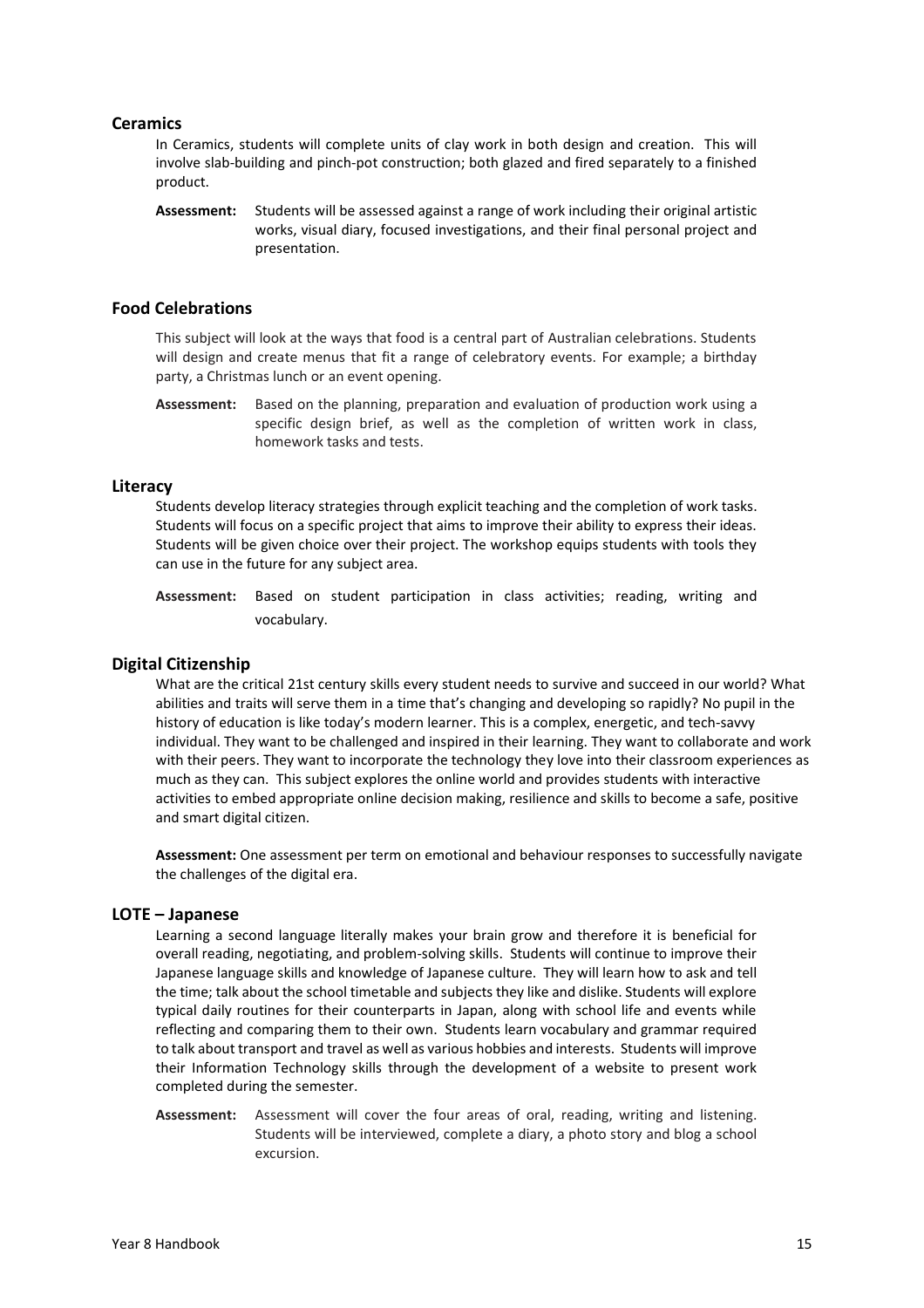# **Instrumental Music (optional)**

The Instrumental Music Program gives students the opportunity to learn a brass, woodwind or percussion instrument. Private vocal and piano lessons are also available, and small ensemble extension groups are available to join. The Music Program provides performance opportunities for students throughout the year, including two major school concerts. Through music, students acquire many valuable life skills and learn to play their chosen instrument in a safe, supportive and friendly environment.

**Assessment:** Students are required to attend an instrumental music lesson and an after-school band rehearsal on a weekly basis.